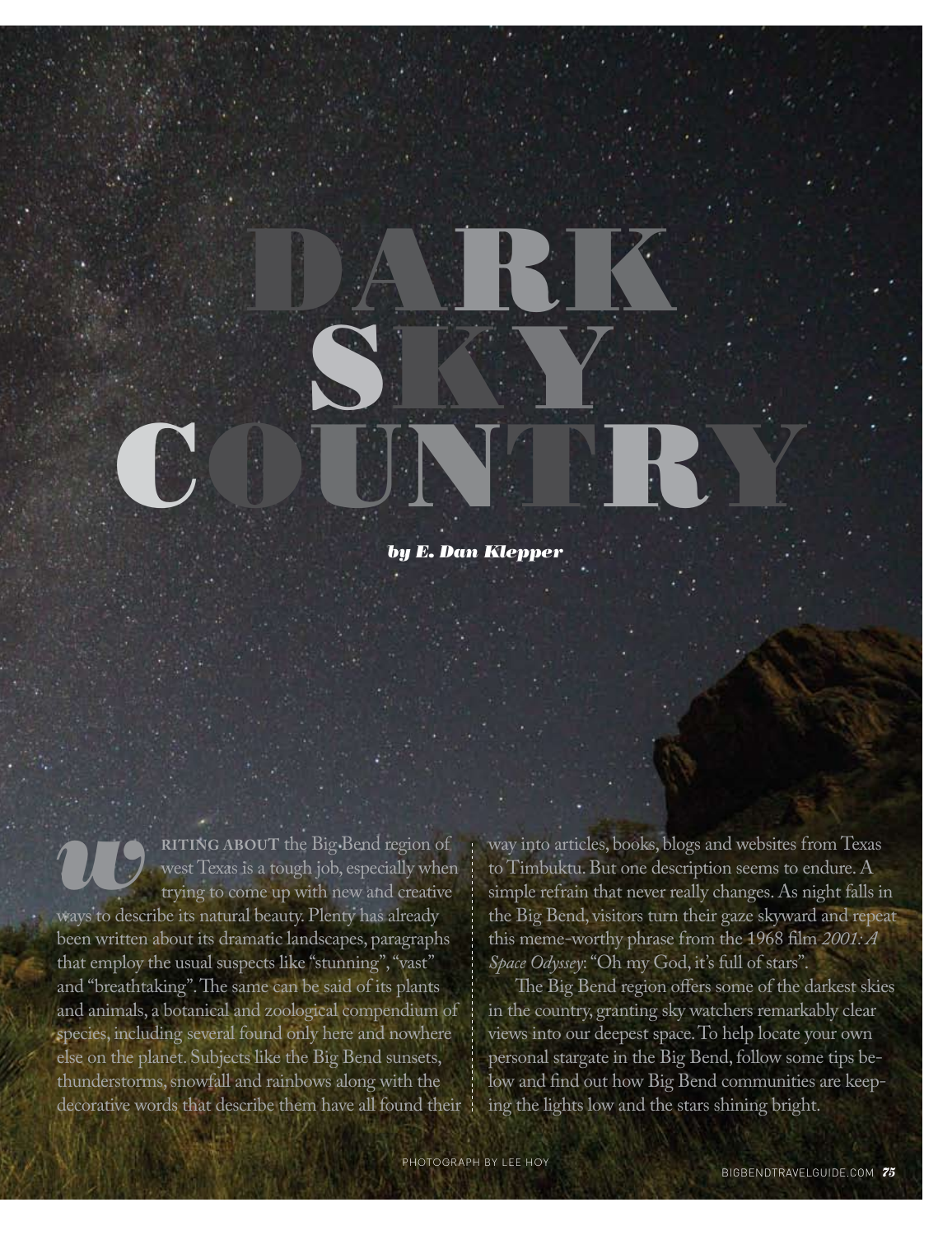#### BIG BEND NATIONAL PARK

**IT DOESN'T GET** any darker than in Big Bend National Park. When the park achieved national park status in 1944, a dark sky wasn't considered a top-shelf resource. But over time, the opportunity to view stars unimpeded by artificial light diminished across the nation, the awareness of light pollution evolved and the value of a dark sky grew into a key feature for places like the Big Bend. Today, the national park considers their dark sky a primary asset.

Once the National Park Service recognized the night sky as a critical resource it made changes to park lighting across the country to enhance and protect this integral part of the visitor experience. In Big Bend, the national park has undertaken lighting studies to gauge long-term changes in their night skies and incorporated lighting strategies to decrease the light signature of existing infrastructure. The park's efforts culminated in

achieving "Gold Tier International Dark Sky Park" status courtesy of the International Dark-Sky Association, an organization with a mission to help preserve and protect dark skies worldwide.

"Big Bend National Park is noted for having the darkest measured night skies of any national park in the lower 48 states," explains Tom VandenBerg, Big Bend's Chief of Interpretation & Visitor Services. "We've been presenting night sky programming since 2010 and will continue to work to keep our skies dark so that visitors will have a night sky that they will always remember."

Currently the national park

offers two regularly scheduled interpretive programs about their night skies. "A Park Ranger's Guide to the Galaxy" is an orientation for beginning stargazers, a sensible introduction for kids and novices who wish to explore the universe overhead. For visitors who would like be more proactive, "Some Endangered Evening" offers visitors a park perspective on the negative impact of artificial lighting and how individuals can help to keep their own skies dark.

"This year we plan to expand our programming to include full moon hikes, night time astronomy programs, and perhaps weekly telescope viewings," says VandenBerg. "We'll have Big Bend's first astronomy volunteer arriving in October to help get these programs up and running for our busy season. Big Bend will also be in the path of a lunar eclipse on January 21, 2019 and we hope to have a large event to celebrate. In addition, we're highlighting the value of dark skies, and identifying the year's major celestial events in a special article in this year's park visitor newspaper."

#### BIG BEND RANCH STATE PARK

**JUST UP THE** road from the national park you'll

*preservation of our rural dark skies is the key to our tourism efforts. It's the best show in the Big Bend and the price of admission is still free."*

*"The* 

– BRAD NEWTON, DIRECTOR OF THE PRESIDIO MUNICIPAL DEVELOPMENT DISTRICT

find Big Bend Ranch State Park, another 350,000-plus acres of protected Chihuahuan Desert wildlands. Like the national park, Big Bend Ranch State Park has also achieved Dark Sky Park designation. An overnight on one of several backpacking trails will validate the achievement, providing astounding views of the night sky. The park interior, located among the peaks and canyons of the Bofecillos Mountains, is shielded from much of the regional light pollution leaking over the horizon from the border town of Presidio and its sister city Ojinaga in Mexico. For the less adventurous,

a stop along any of the day-use and overnight campgrounds easily accessed by car from FM 170 (the paved, rural route running beside the Rio Grande River) will also provide great star gazing opportunities.

"We promote dark skies mostly through outreach and education programs and have partnerships with organizations such as the McDonald Observatory and the Big Bend Conservation Alliance," explains Amber Harrison, Interpreter/ Park Ranger for Big Bend Ranch. The park just completed a busy year and Harrison is hoping to repeat some of the popular programs that help celebrate their Dark Sky Park status.

"In April we had guest speakers from the McDonald Observatory and Big Bend Conservation Alliance and hosted a star party. In May we partnered with the Texas Chapter of the International Dark-Sky Association and hosted another star party here at the park. Later in May we worked with Big Bend Conservation Alliance and put on a dark-sky friendly outdoor lighting workshop. In June we hosted an astrophotography workshop at the Barton Warnock Visitor Center that was taught by a professional photographer who has been working in the Big Bend." Harrison recommends periodically checking the park's events calendar online for any upcoming programs like these.

The park also participates in monitoring the progress of dark skies protection and preservation. "As part of the designation, we are required to monitor the quality of the night sky over time," Harrison explains. "In an effort to do this we have developed a volunteer opportunity called the Dark-Sky Stewards program where we solicit members of the public with a background in astronomy or astrophotography to take observations or photos of the night sky and submit them to the park. The observations will be included in our annual report to the International Dark-Sky Association."

#### DARK SKY DESIGNATION

**SO WHAT EXACTLY** does it take to attain "Dark Sky" status? Amber Harrison describes the application process she went through for the state park: "We had to conduct a lighting inventory for every facility in the park, take a sky quality survey, develop a lighting management plan and conduct public programs. I'd say that learning about the technical aspects of lighting and developing the inventory and a lightscape management plan was one of the more challenging and interesting parts of the application for me."

#### ELSEWHERE AROUND THE REGION

You don't have to venture far into the outback to enjoy dark skies. Most of the Big Bend communities from Marathon to El Paso are bringing the importance of protecting and conserving our dwindling dark-sky resource to the forefront.

# MARATHON

Home to the historic Gage Hotel (who modified all their lighting to accommodate sky watching)  $\frac{85}{6}$ Marathon promotes astronomy from their own back yard. The Marathon Sky Park, located at the Marathon Motel on the edge of town, offers con-

© E. DAN KLEPPER

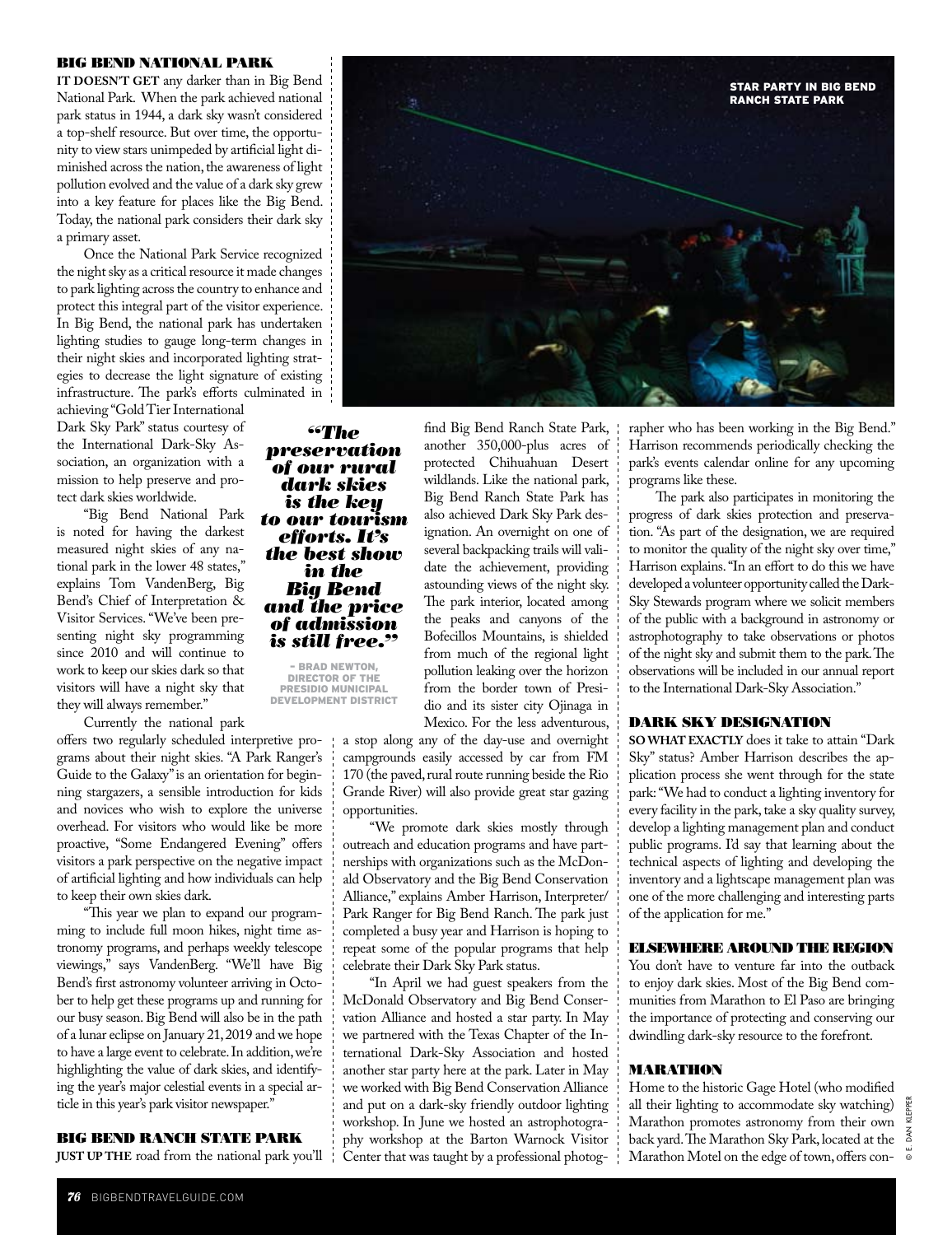crete telescope pad rentals (including 110 electricity outlets, Wi-Fi and a shade cloth to help block light intrusion), telescope rentals and even a small roll-off roof observatory for enthusiasts with their own equipment.

Balancing a little astral-business with a lot of astral-fun, Marathon hosts the annual New Moon Festival featuring live music, food, rocket launches, a weather balloon launch, night sky viewing with telescopes at the Marathon Sky Park and a fundraiser to maintain the Marathon school district's own telescope.

"When people visit from the big city," says Marathon Chamber of Commerce president Alaine Berg, "they look up at the sky and are amazed. I've heard many visitors say 'I didn't know I could ever see this many stars in the sky'." Berg, co-owner of Eve's Garden Bed & Breakfast, encourages visitors to enjoy the Garden's own stargazing deck, an elevated platform shaped like a sunflower.

#### MARFA

**MARFA, THE RANCHING** and art-driven community besieged by mystery lights, offers its own unique blend of stargazing and fine art.

"The Judd Foundation, with the support of our promotional organization Visit Marfa, opens artist Donald Judd's home and studios in downtown Marfa each May for a star party for the community," explains Andrea Walsh, Director of Communications for the Foundation. The annual event takes place over Memorial Day Weekend, usually on a Sunday evening. Free and open to the public, the community is invited to tour the art studios before an evening of star gazing with the Big Bend Astronomers club. Guests are encouraged to bring blankets, flash lights, picnics, binoculars and telescopes. "We welcome about 300 guests each year," says Walsh.

Just nine miles east of town on Highway 90, Marfa's Mystery Lights Viewing Area is a great spot to view the stars while waiting to catch a glimpse of the oft-seen mystery lights. The viewing area features modified lighting to better view the night skies as well as any anomalies that might arise from the desert darkness.

# FORT DAVIS AND MCDONALD OBSERVATORY

**A VISIT TO** the dark skies of west Texas would not be complete without a personal hajj to the state's own mecca of stargates — Fort Davis and the McDonald Observatory. The observatory's weekly star parties are well-known throughout Texas for their fun and informative atmosphere. But many people don't realize that the observatory is also a laboratory where research into deep space (as well as our closest star, the sun) happens year-round. The observatory (which is officially part of the University of Texas campus) takes outreach seriously, helping communities and individuals to understand the importance of preserving our dark skies and how each of us can help, sometimes simply by modifying our own existing

outdoor lighting.

Nearby Davis Mountains State Park is also a good place to cast a gaze (or aim a telescope or binoculars) skyward. Thanks to nearby Fort Davis' efforts to reduce light pollution, the state park enjoys nighttime viewing options. Or try one of the Nature Conservancy's Open Weekends at their Davis Mountains Preserve where the mountain range's highest peak, Mt. Livermore, is surrounded by a dazzling array of stars once the sun sets. Check the conservancy's website for details.

#### OTHER STATE PARKS

**TEXAS PARKS AND** Wildlife offers a number of places to explore the galaxy, both deep within the



Big Bend and along its periphery.

"Our Devils River State Natural Area has begun the process of trying to obtain Dark-Sky Park designation," says TPWD Regional Director Mark Lockwood. "It's a rigorous process but Devils River (near Comstock and Del Rio) clearly meets the basic criteria. Otherwise, we're working on dark-sky friendly lighting at our parks as well as promoting dark skies through interpretive tours. Over the past five years TPWD has partnered with McDonald Observatory to provide instructions to park interpreters and other staff across the state on dark sky interpretation."

# GUADALUPE MOUNTAINS

**FAR NORTH OF** the Davis Mountains, along the Texas/New Mexico border, Guadalupe Mountains National Park has been making headway to keep up with their southern sister park with outreach, education and working towards Dark Sky designation. The park conducts star parties along their western flank, near Dell City, and works with an astronomy club out of El Paso for more formal programming. Check the park's website for upcoming events.

# EL PASO

**SOME COMMUNITIES** across the Big Bend may not be as lucky as other locations where enjoying a dark sky comes naturally. Despite their artificiallylit night skies, places like the heavily-populated El Paso continue to promote and support dark-sky initiatives.

"Franklin Mountains State Park in El Paso is not a dark sky park and likely never will be," explains park interpreter Lydia Pagel. "Although